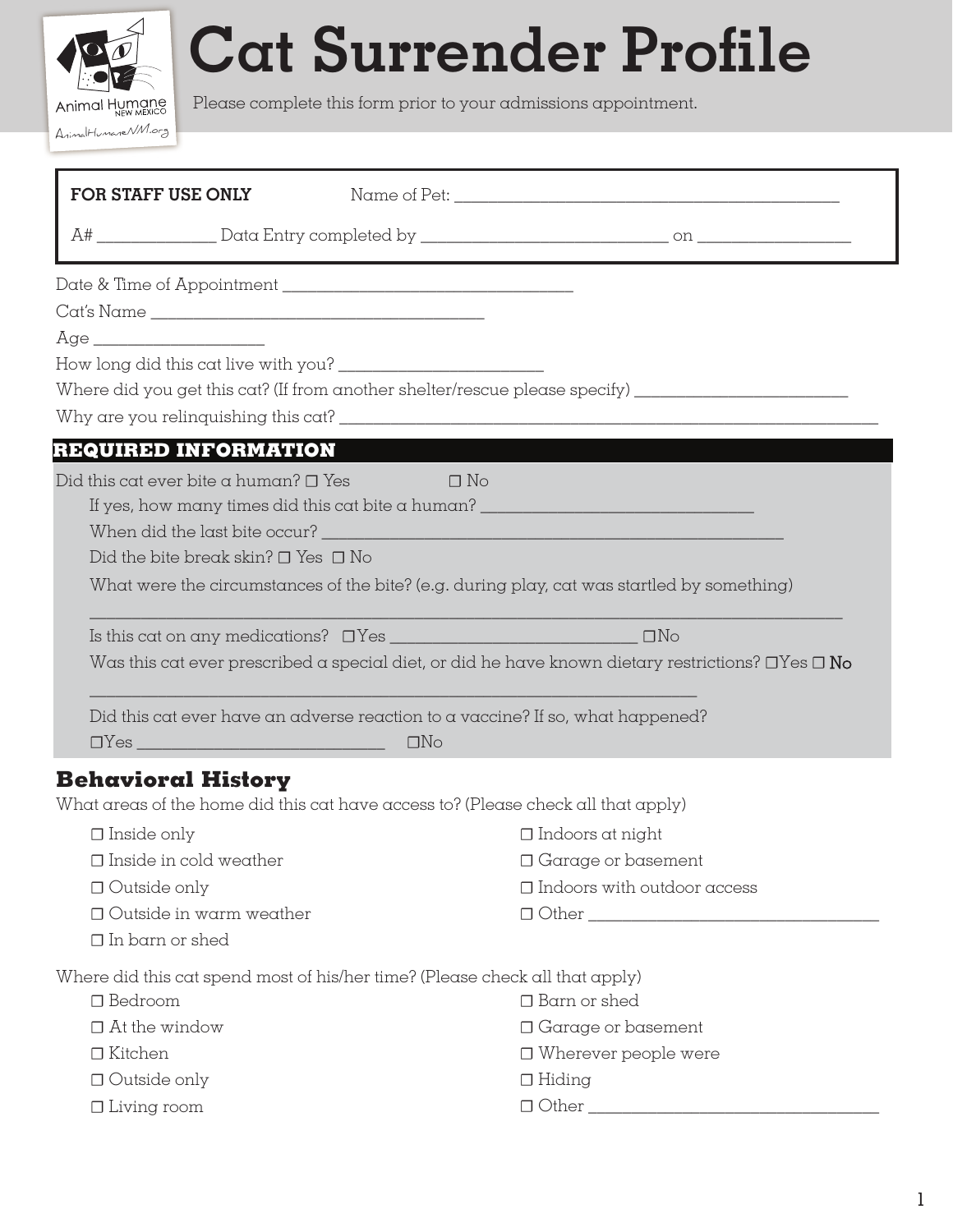| How would you describe this cat most of the time? (Please check all that apply)                           |                                              |  |
|-----------------------------------------------------------------------------------------------------------|----------------------------------------------|--|
| $\Box$ Friendly with family                                                                               | $\Box$ Playful                               |  |
| $\Box$ Friendly with visitors                                                                             | $\Box$ Fearful                               |  |
| $\Box$ Shy with family                                                                                    | $\Box$ Affectionate                          |  |
| $\Box$ Shy with visitors                                                                                  | $\Box$ Lap cat                               |  |
| $\Box$ Acts like a dog                                                                                    | $\Box$ Fearless                              |  |
| $\Box$ Very active                                                                                        | $\Box$ Independent                           |  |
| How did this cat like to play? (Please check all that apply)                                              |                                              |  |
| $\Box$ Does not like to play                                                                              | $\Box$ Chases bugs/insects                   |  |
| $\Box$ Plays gently (not with teeth/claws)                                                                | $\Box$ Chases/hunts mice/birds/other animals |  |
| $\Box$ Likes to play rough (sometimes uses teeth/                                                         | $\Box$ Likes to play in/around water         |  |
| claws)                                                                                                    |                                              |  |
| $\Box$ Likes things that make noise (paper bags,                                                          | $\Box$ Likes to play with cat(s)             |  |
| crinkle balls, etc.)                                                                                      | $\Box$ Likes to play with dog(s)             |  |
| $\Box$ Likes to play fetch                                                                                | □ Other <u>_________________</u>             |  |
| Did this cat ever live with dogs?<br>$\Box$ Yes<br>$\Box$ No                                              |                                              |  |
| If so, what breed and size were the dog(s) $\frac{1}{\frac{1}{2} \cdot 1}$                                |                                              |  |
| If this cat lived with dogs, how did they interact? (Please check all that apply)                         |                                              |  |
| $\Box$ Loved each other                                                                                   | $\Box$ Dog chased cat                        |  |
| $\Box$ Slept near each other                                                                              | $\Box$ Cat tormented dog                     |  |
| $\Box$ Cat rubbed on dog                                                                                  | $\Box$ Cat was afraid of the dog             |  |
| $\Box$ Peacefully coexisted                                                                               | $\Box$ Fought with injuries                  |  |
| $\Box$ Played together                                                                                    | $\Box$ Fought without injuries               |  |
| $\Box$ Ignored each other                                                                                 |                                              |  |
| Did this cat ever live with another cat? $\Box$ Yes<br>$\Box$ No                                          |                                              |  |
|                                                                                                           |                                              |  |
| If yes, what were the ages and genders of the other cats? _                                               |                                              |  |
| If this cat lived with other cats, how did they interact? (Please check all that apply)                   |                                              |  |
| $\Box$ Loved each other                                                                                   | $\Box$ This cat was afraid of other cat      |  |
| $\Box$ Slept near each other                                                                              | $\Box$ Other cat was afraid of this cat      |  |
| $\Box$ Peacefully coexisted                                                                               | $\Box$ This cat tormented the other cat      |  |
| $\Box$ Played together                                                                                    | $\Box$ Fought with injuries                  |  |
| $\Box$ Ignored each other                                                                                 | $\Box$ Fought without injuries               |  |
| Did this cat ever live with animals other than cats or dogs? $\square$ Yes                                | $\Box$ No                                    |  |
| If yes, what type(s) of animal? $\frac{1}{\frac{1}{2} + \frac{1}{2}}$                                     |                                              |  |
| Would you consider the situation successful? $\Box$ Yes                                                   | $\Box$ No                                    |  |
| Was this cat regularly around children? $\square$ Yes<br>$\Box$ No                                        |                                              |  |
|                                                                                                           |                                              |  |
| If this cat lived with children under the age of 10, how did they interact? (Please check all that apply) |                                              |  |
| $\Box$ Cat avoided child                                                                                  | $\Box$ They played together                  |  |
| $\Box$ Ignored each other                                                                                 | $\Box$ They loved each other                 |  |
| $\Box$ Child could pet cat                                                                                |                                              |  |
| $\Box$ Cat hissed/growled at child                                                                        |                                              |  |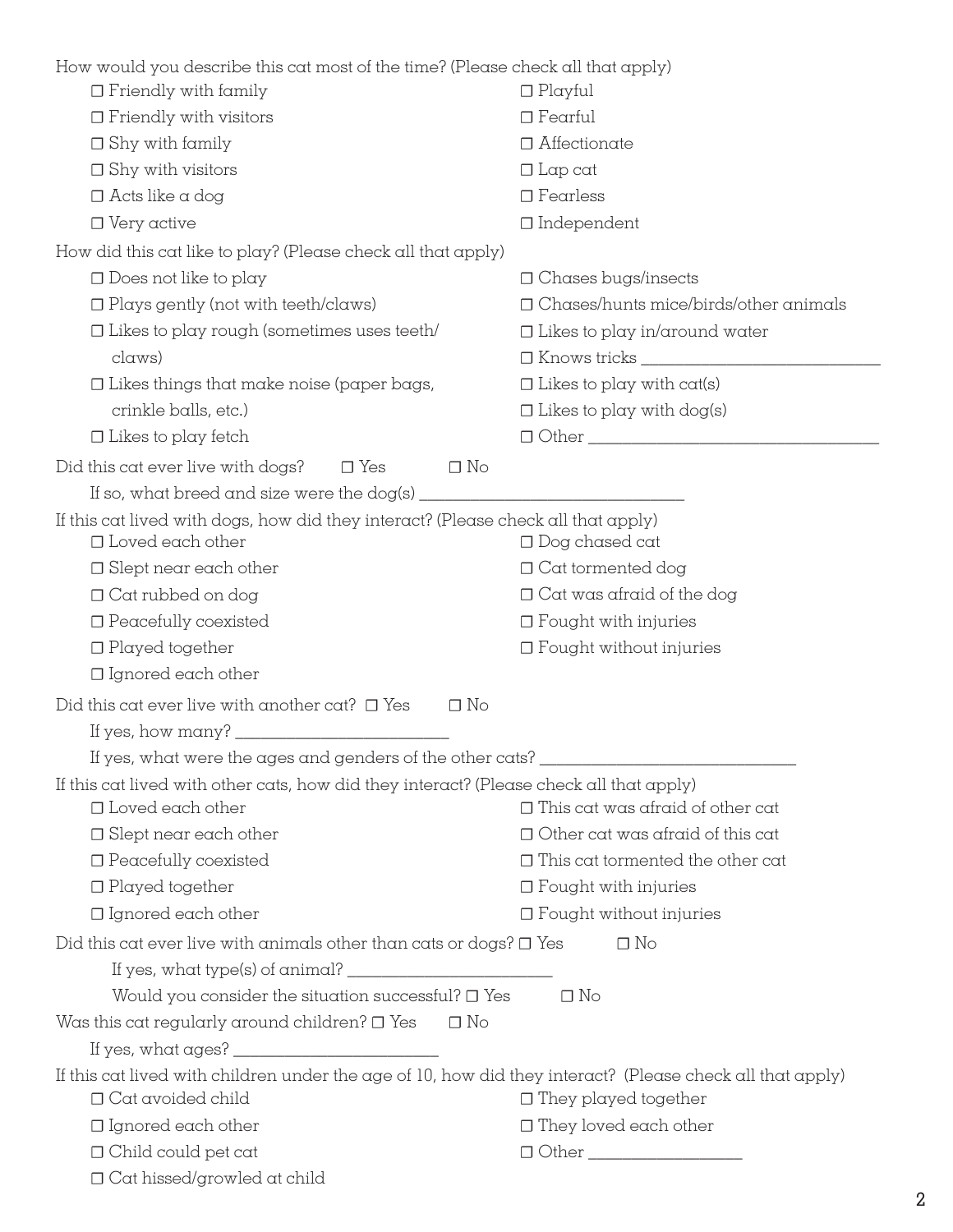| Did this cat do any of the following? (Check all that apply)                                                    |                                                                                                                       |  |  |  |
|-----------------------------------------------------------------------------------------------------------------|-----------------------------------------------------------------------------------------------------------------------|--|--|--|
| $\Box$ Jumps on counters                                                                                        | $\Box$ Chews plants                                                                                                   |  |  |  |
| $\Box$ Scratches doors/cabinets                                                                                 | $\Box$ Climbs curtains                                                                                                |  |  |  |
| $\Box$ Scratches furniture                                                                                      |                                                                                                                       |  |  |  |
| $\Box$ Chews personal items                                                                                     |                                                                                                                       |  |  |  |
|                                                                                                                 |                                                                                                                       |  |  |  |
| What did this cat eat? (Please check all that apply)                                                            |                                                                                                                       |  |  |  |
| $\Box$ Dry only                                                                                                 | $\Box$ Combination of dry and canned                                                                                  |  |  |  |
| $\Box$ Canned only                                                                                              | $\Box$ People food                                                                                                    |  |  |  |
| Did this cat ever respond negatively to being touched on certain parts of his/her body? $\Box$ Yes<br>$\Box$ No |                                                                                                                       |  |  |  |
| If yes, where on the body, and how did he respond? _____________________________                                |                                                                                                                       |  |  |  |
|                                                                                                                 |                                                                                                                       |  |  |  |
|                                                                                                                 |                                                                                                                       |  |  |  |
|                                                                                                                 | <u> 1989 - Johann Stoff, deutscher Stoff, der Stoff, der Stoff, der Stoff, der Stoff, der Stoff, der Stoff, der S</u> |  |  |  |
| <b>Litterbox Habits</b>                                                                                         |                                                                                                                       |  |  |  |
| Did this cat have access to a litterbox in the home? $\square$ Yes                                              | $\Box$ No                                                                                                             |  |  |  |
| Did this cat use the bathroom outdoors? $\square$ Yes<br>$\Box$ No                                              | $\Box$ Sometimes                                                                                                      |  |  |  |
| Was the litterbox this cat uses: $\Box$ Covered $\Box$ Uncovered                                                |                                                                                                                       |  |  |  |
| Where were the litterbox(es) located in the house? ___________                                                  |                                                                                                                       |  |  |  |
| If this cat had accidents outside the litterbox, please check all that apply:                                   |                                                                                                                       |  |  |  |
| $\Box$ Urinates outside the box                                                                                 | $\Box$ Sprays on walls/furniture                                                                                      |  |  |  |
| $\Box$ Defecates outside the box                                                                                |                                                                                                                       |  |  |  |
| $\Box$ Urinates on clothing/furniture                                                                           |                                                                                                                       |  |  |  |
| How often did this cat urinate or defecate outside of the litterbox?<br>$\Box$ Never                            | $\Box$ A few times a week                                                                                             |  |  |  |
| $\Box$ Multiple times a day                                                                                     | $\Box$ Once a week                                                                                                    |  |  |  |
| $\Box$ Once a day                                                                                               | $\Box$ Less frequently                                                                                                |  |  |  |
|                                                                                                                 |                                                                                                                       |  |  |  |
| What type(s) of litter was used? (Please check all that apply)                                                  |                                                                                                                       |  |  |  |
| $\Box$ Unscented                                                                                                | $\Box$ Crystals                                                                                                       |  |  |  |
| □ Scented                                                                                                       | $\Box$ Clay                                                                                                           |  |  |  |
| $\Box$ Clumping                                                                                                 | $\Box$ Pine                                                                                                           |  |  |  |
| $\Box$ Non-clumping                                                                                             | 0 Other                                                                                                               |  |  |  |
| If there were other cats in the home, did they share a litterbox? $\Box$ Yes                                    | ⊟ No                                                                                                                  |  |  |  |
| If there were issues with accidents outside the box, when did they begin?                                       |                                                                                                                       |  |  |  |
| $\Box$ Within the last month                                                                                    |                                                                                                                       |  |  |  |
| $\Box$ Within the past year                                                                                     |                                                                                                                       |  |  |  |
| $\Box$ Ongoing                                                                                                  |                                                                                                                       |  |  |  |